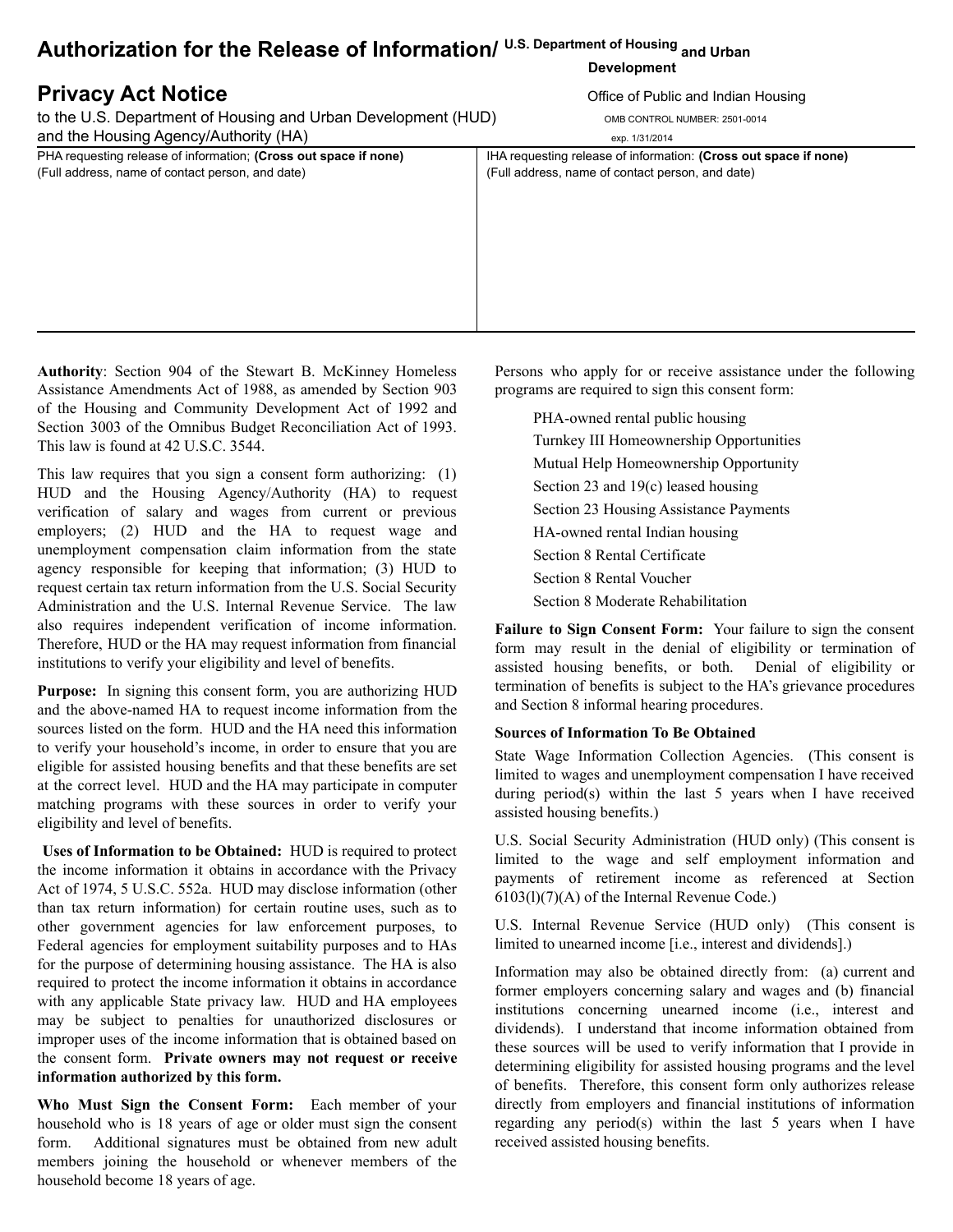#### Original is retained by the requesting organization. ref. Handbooks 7420.7, 7420.8, & 7465.1 form **HUD-9886** (7/94)

Consent: I consent to allow HUD or the HA to request and obtain income information from the sources listed on this form for the purpose of verifying my eligibility and level of benefits under HUD's assisted housing programs. I understand that HAs that receive income information under this consent form cannot use it to deny, reduce or terminate assistance without first independently verifying what the amount was, whether I actually had access to the funds and when the funds were received. In addition, I must be **given an opportunity to contest those determinations.**

This consent form expires 15 months after signed.

| Signatures:                                          |      |                                 |           |
|------------------------------------------------------|------|---------------------------------|-----------|
| Head of Household                                    | Date |                                 |           |
| Social Security Number (if any) of Head of Household |      | Other Family Member over age 18 | $\_$ Date |
| Spouse                                               | Date | Other Family Member over age 18 | $\_$ Date |
| Other Family Member over age 18                      | Date | Other Family Member over age 18 | $\_$ Date |
| Other Family Member over age 18                      | Date | Other Family Member over age 18 | $\_$ Date |

**Privacy Act Notice.** Authority: The Department of Housing and Urban Development (HUD) is authorized to collect this information by the U.S. Housing Act of 1937 (42 U.S.C. 1437 et. seq.), Title VI of the Civil Rights Act of 1964 (42 U.S.C. 2000d), and by the Fair Housing Act (42 U.S.C. 3601-19). The Housing and Community Development Act of 1987 (42 U.S.C. 3543) requires applicants and participants to submit the Social Security Number of each household member who is six years old or older. Purpose: Your income and other information are being collected by HUD to determine your eligibility, the appropriate bedroom size, and the amount your family will pay toward rent and utilities. Other Uses: HUD uses your family income and other information to assist in managing and monitoring HUD-assisted housing programs, to protect the Government's financial interest, and to verify the accuracy of the information you provide. This information may be released to appropriate Federal, State, and local agencies, when relevant, and to civil, criminal, or regulatory investigators and prosecutors. However, the information will not be otherwise disclosed or released outside of HUD, except as permitted or required by law. Penalty: You must provide all of the information requested by the HA, including all Social Security Numbers you, and all other household members age six years and older, have and use. Giving the Social Security Numbers of all household members six years of age and older is mandatory, and not providing the Social Security Numbers will affect your eligibility. Failure to provide any of the requested information may result in a delay or rejection of your eligibility approval.

### **Penalties for Misusing this Consent:**

HUD, the HA and any owner (or any employee of HUD, the HA or the owner) may be subject to penalties for unauthorized disclosures or improper uses of information collected based on the consent form.